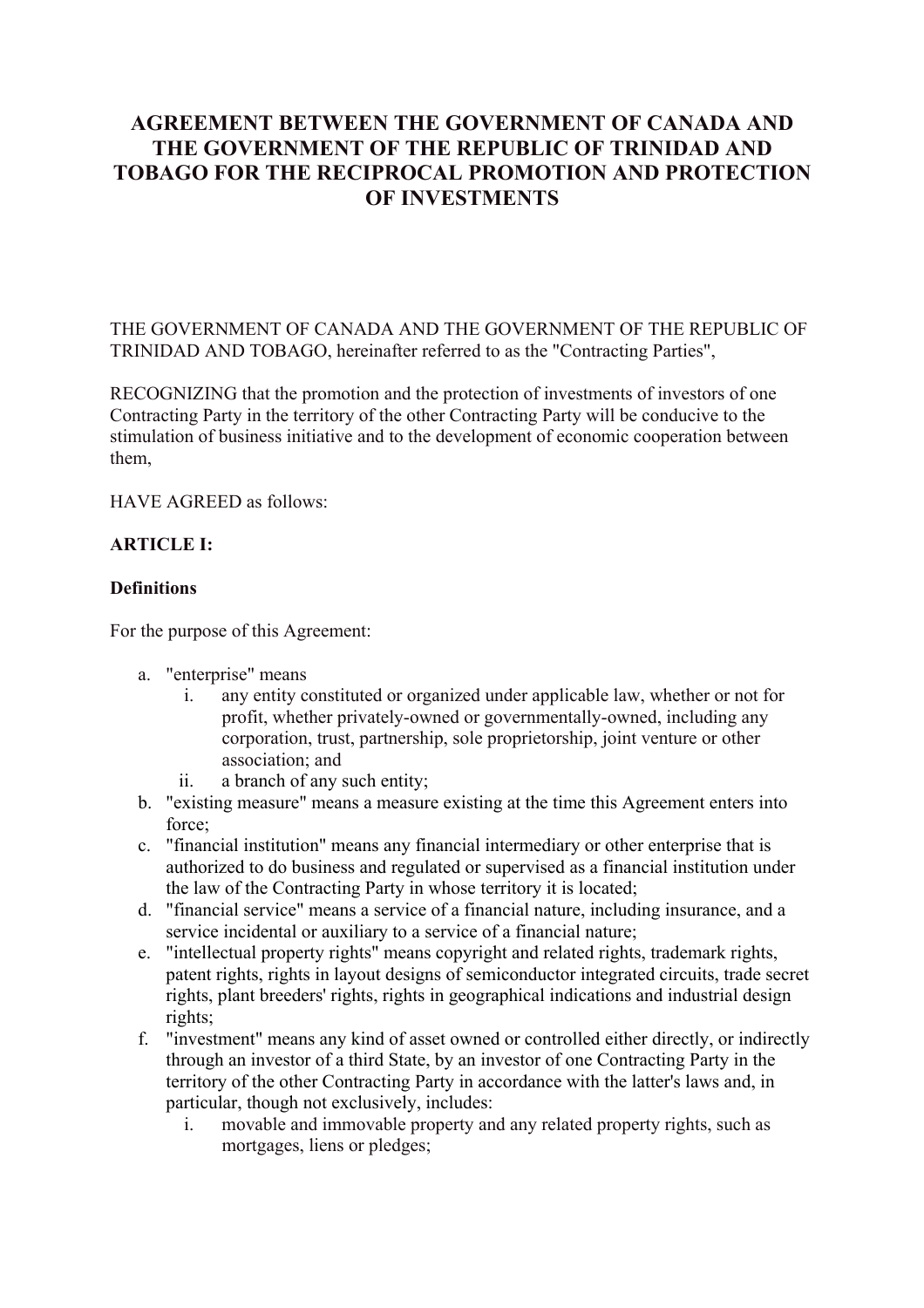- ii. shares, stock, bonds and debentures or any other form of participation in a company, business enterprise or joint venture;
- iii. money, claims to money, and claims to performance under contract having a financial value;
- iv. goodwill;
- v. intellectual property rights;
- vi. rights, conferred by law or under contract, to undertake any economic and commercial activity, including any rights to search for, cultivate, extract or exploit natural resources.

but does not mean real estate or other property, tangible or intangible, not acquired in the expectation or used for the purpose of economic benefit or other business purposes.

Any change in the form of an investment does not affect its character as an investment.

g. "investor" means

in the case of Canada:

- i. any natural person possessing the citizenship of or permanently residing in Canada in accordance with its laws; or
- ii. any enterprise incorporated or duly constituted in accordance with applicable laws of Canada, and

who makes the investment in the territory of the Republic of Trinidad and Tobago and who does not possess the citizenship of the Republic of Trinidad and Tobago; and

in the case of the Republic of Trinidad and Tobago:

- iii. any natural person possessing the citizenship of or permanently residing in the Republic of Trinidad and Tobago in accordance with its laws; or
- iv. any enterprise incorporated or duly constituted in accordance with applicable laws of the Republic of Trinidad and Tobago

who makes the investment in the territory of Canada and who does not possess the citizenship of Canada;

- h. "measure" includes any law, regulation, procedure, requirement, or practice;
- i. "returns" means all amounts yielded by an investment and in particular, though not exclusively, includes profits, interest, capital gains, dividends, royalties, fees or other current income;
- j. "state enterprise" means an enterprise that is governmentally-owned or controlled through ownership interests by a government;
- k. "territory" means:
	- i. in respect of Canada, the territory of Canada, as well as those maritime areas, including the seabed and subsoil adjacent to the outer limit of the territorial sea, over which Canada exercises, in accordance with international law,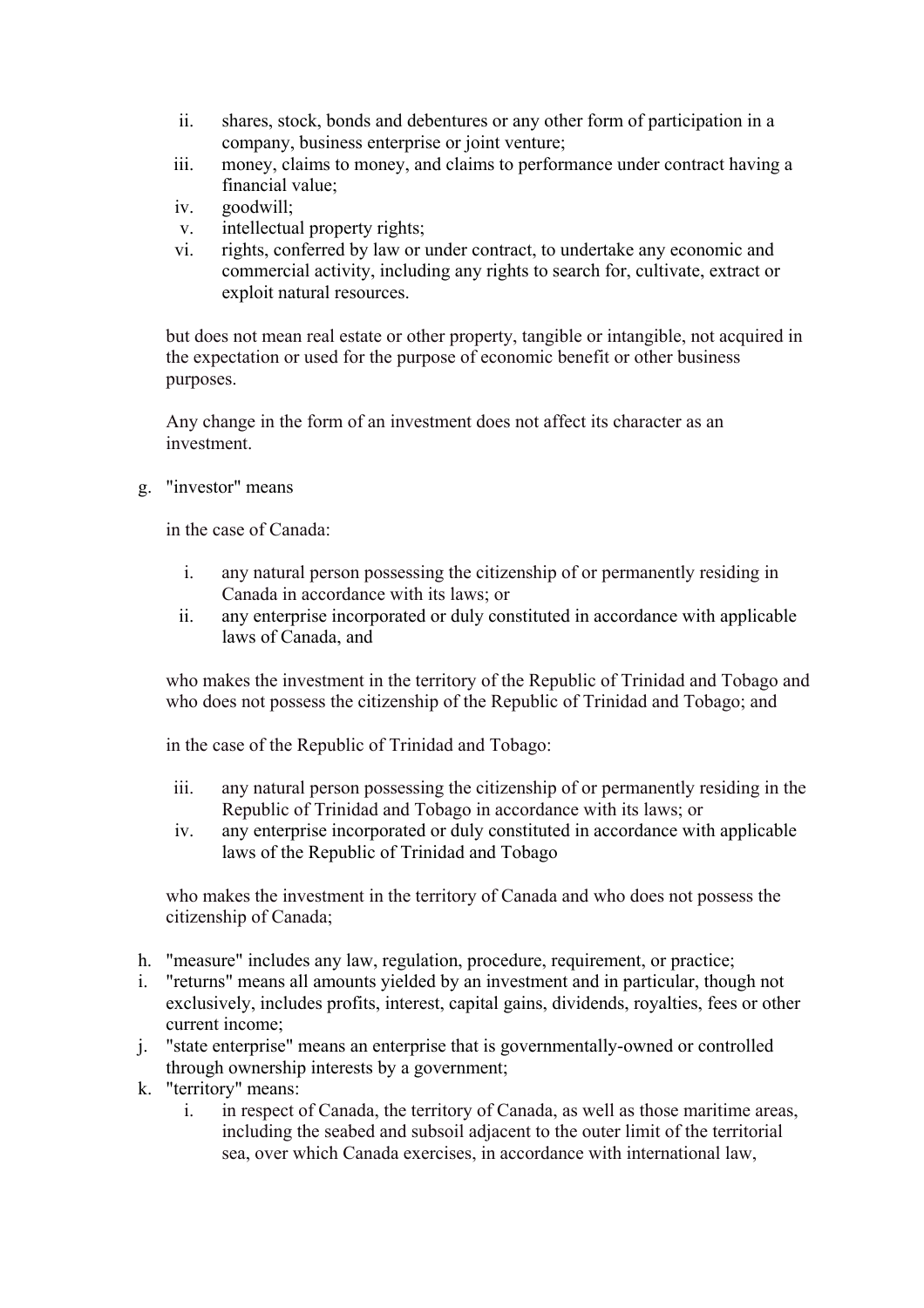sovereign rights for the purpose of exploration and exploitation of the natural resources of such areas;

ii. in respect of the Republic of Trinidad and Tobago: the islands of Trinidad and Tobago and any territories that immediately before the 31 August 1962 were dependencies of Trinidad and Tobago including the territorial sea and any maritime area adjacent to the outer limit of the territorial sea of the Republic of Trinidad and Tobago which has been or might in the future be designated under the national law of the Republic of Trinidad and Tobago as an area over which the Republic of Trinidad and Tobago may in accordance with international laws exercise sovereign rights and jurisdiction with regard to the seabed, subsoil and natural resources.

## **ARTICLE II: Establishment, Acquisition and Protection of Investment**

- 1. Each Contracting Party shall encourage the creation of favourable conditions for investors of the other Contracting Party to make investments in its territory.
- 2. Each Contracting Party shall accord investments or returns of investors of the other Contracting Party
	- a. fair and equitable treatment in accordance with principles of international law, and
	- b. full protection and security.
- 3. Each Contracting Party shall permit establishment of a new business enterprise or acquisition of an existing business enterprise or a share of such enterprise by investors or prospective investors of the other Contracting Party on a basis no less favourable than that which, in like circumstances, it permits such acquisition or establishment by:
	- a. its own investors or prospective investors; or
	- b. investors or prospective investors of any third state.
- 4.
- a. Decisions by either Contracting Party, pursuant to measures not inconsistent with this Agreement, as to whether or not to permit an acquisition shall not be subject to the provisions of Articles XIII or XV of this Agreement.
- b. Decisions by either Contracting Party not to permit establishment of a new business enterprise or acquisition of an existing business enterprise or a share of such enterprise by investors or prospective investors shall not be subject to the provisions of Article XIII of this Agreement.

### **ARTICLE III: Most-Favoured-Nation (MFN) Treatment after Establishment and Exceptions to MFN**

- 1. Each Contracting Party shall grant to investments, or returns of investors of the other Contracting Party, treatment no less favourable than that which, in like circumstances, it grants to investments or returns of investors of any third State.
- 2. Each Contracting Party shall grant investors of the other Contracting Party, as regards their management, use, enjoyment or disposal of their investments or returns, treatment no less favourable than that which, in like circumstances, it grants to investors of any third State.
- 3. Subparagraph (3)(b) of Article 11 and paragraphs (1) and (2) of this Article do not apply to treatment by a Contracting Party pursuant to any existing or future bilateral or multilateral agreement: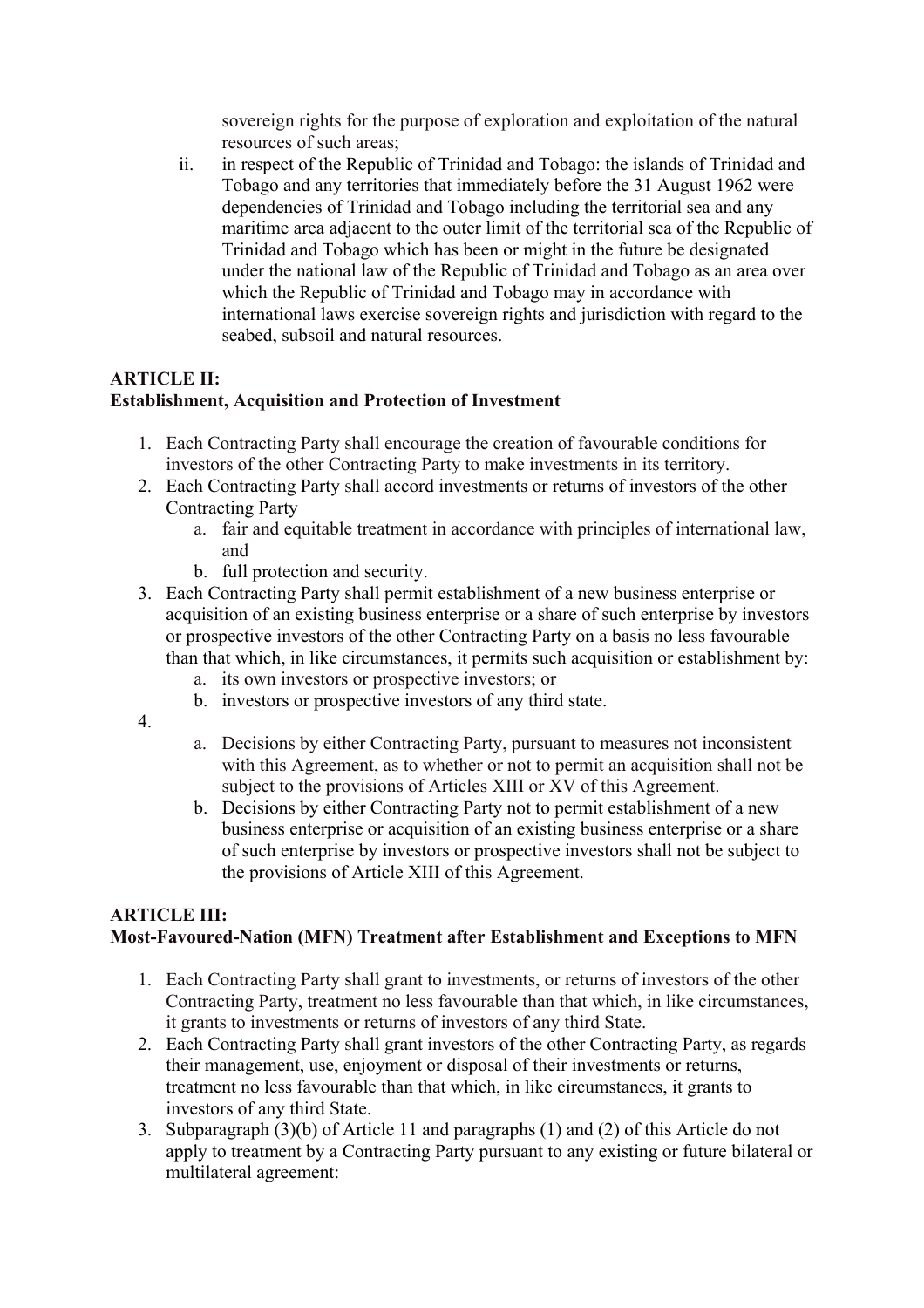- a. establishing, strengthening or expanding a free trade area, common market or customs union;
- b. negotiated within the framework of the GATT or its successor organization and liberalizing trade in services; or
- c. relating to:
	- i. aviation;
	- ii. telecommunications transport networks and telecommunications transport services;
	- iii. fisheries;
	- iv. maritime matters, including salvage; or
	- v. financial services.

# **ARTICLE IV: National Treatment after Establishment and Exceptions to National Treatment**

- 1. Each Contracting Party shall grant to investments or returns of investors of the other Contracting Party treatment no less favourable than that which, in like circumstances, it grants to investments or returns of its own investors with respect to the expansion, management, conduct, operation and sale or disposition of investments.
- 2. Subparagraph (3)(a) of Article II, paragraph (1) of this Article, and paragraphs (1) and (2) of Article V do not apply to:
	- a.
- i. any existing non-conforming measures maintained within the territory of a Contracting Party; and
- ii. any measure maintained or adopted after the date of entry into force of this Agreement that, at the time of sale or other disposition of a government's equity interests in, or the assets of, an existing state enterprise or an existing governmental entity, prohibits or imposes limitations on the ownership of equity interests or assets or imposes nationality requirements relating to senior management or members of the board of directors;
- b. the continuation or prompt renewal of any non-conforming measure referred to in subparagraph (a);
- c. an amendment to any non-conforming measure referred to in subparagraph (a), to the extent that the amendment does not decrease the conformity of the measure, as it existed immediately before the amendment, with those obligations;
- d. the right of each Contracting Party to make or maintain exceptions within the sectors or matters listed in the Annex to this Agreement.

#### **ARTICLE V: Other Measures**

- 1.
- a. A Contracting Party may not require that an enterprise of that Contracting Party, that is an investment under this Agreement, appoint to senior management positions individuals of any particular nationality.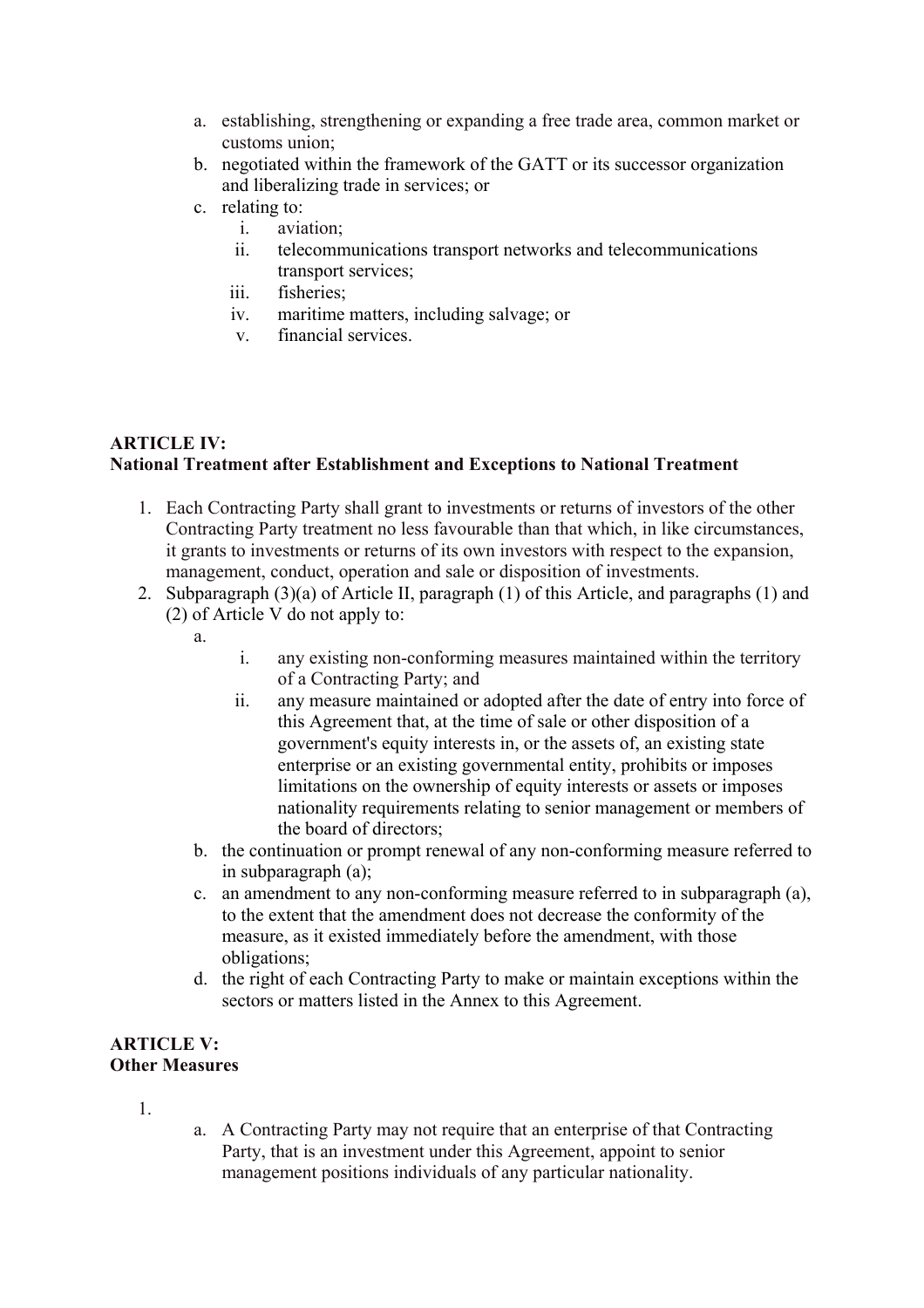- b. A Contracting Party may require that a majority of the board of directors, or any committee thereof, of an enterprise that is an investment under this Agreement be of a particular nationality, or resident in the territory of the Contracting Party, provided that the requirement does not materially impair the ability of the investor to exercise control over its investment.
- 2. Neither Contracting Party may impose any of the following requirements in connection with permitting the establishment or acquisition of an investment or enforce any of the following requirements in connection with the subsequent regulation of that investment:
	- a. to export a given level or percentage of goods;
	- b. to achieve a given level or percentage of domestic content;
	- c. to purchase, use or accord a preference to goods produced or services provided in its territory, or to purchase goods or services from persons in its territory;
	- d. to relate in any way the volume or value of imports to the volume or value of exports or to the amount of foreign exchange inflows associated with such investment; or
	- e. to transfer technology, a production process or other proprietary knowledge to a person in its territory unaffiliated with the transferor, except when the requirement is imposed or the commitment or undertaking is enforced by a court, administrative tribunal or competition authority, either to remedy an alleged violation of competition laws or acting in a manner not inconsistent with other provisions of this Agreement.
- 3. Subject to its laws, regulations and policies relating to the entry of aliens, each Contracting Party shall grant temporary entry to citizens of the other Contracting Party employed by an enterprise who seek to render services to that enterprise or a subsidiary or affiliate thereof, in a capacity that is managerial or executive.

### **ARTICLE VI: Miscellaneous Exceptions**

1.

- a. In respect of intellectual property rights, a Contracting Party may derogate from Articles III and IV in a manner that is consistent with the Final Act Embodying the Results of the Uruguay Round of Multilateral Trade Negotiations, done at Marrakesh on 15th April, 1994.
- b. The provisions of Article VIII do not apply to the issuance of compulsory licenses granted in relation to intellectual property rights, or to the revocation, limitation or creation of intellectual property rights, to the extent that such issuance, revocation, limitation or creation is consistent with the Final Act Embodying the Results of the Uruguay Round of Multilateral Trade Negotiations, done at Marrakesh on 15th April, 1994.
- 2. The provisions of Articles II, III, IV and V of this Agreement do not apply to:
	- a. procurement by a government or state enterprise;
	- b. subsidies or grants provided by a government or a state enterprise, including government-supported loans, guarantees and insurance;
	- c. any measure denying investors of the other Contracting Party and their investments any rights or preferences provided to the aboriginal peoples of Canada; or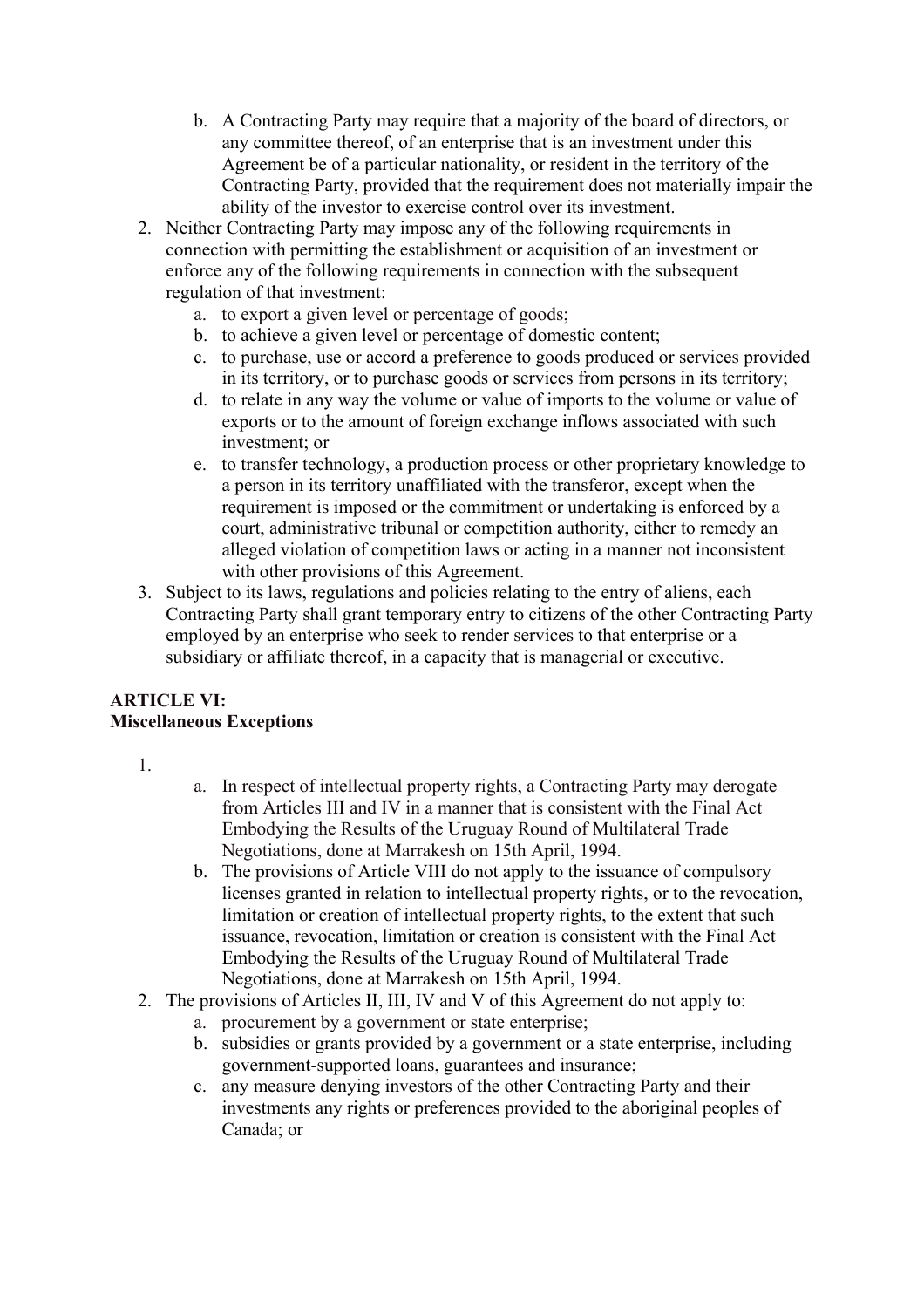- d. any current or future foreign aid program to promote economic development, whether under a bilateral agreement, or pursuant to a multilateral arrangement or agreement, such as the OECD Agreement on Export Credits.
- 3. Investments in cultural industries are exempt from the provisions of this Agreement. "Cultural industries" means natural persons or enterprises engaged in any of the following activities:
	- a. the publication, distribution, or sale of books, magazines, periodicals or newspapers in print or machine readable form but not including the sole activity of printing or typesetting any of the foregoing;
	- b. the production, distribution, sale or exhibition of film or video recordings;
	- c. the production, distribution, sale or exhibition of audio or video music recordings;
	- d. the publication, distribution, sale or exhibition of music in print or machine readable form; or
	- e. radiocommunications in which the transmissions are intended for direct reception by the general public, and all radio, television or cable broadcasting undertakings and all satellite programming and broadcast network services.

### **ARTICLE VII: Compensation for Losses**

Investors of one Contracting Party who suffer losses because their investments or returns on the territory of the other Contracting Party are affected by an armed conflict, a national emergency or a natural disaster on that territory, shall be accorded by such latter Contracting Party, in respect of restitution, indemnification, compensation or other settlement, treatment no less favourable than that which it accords to its own investors or to investors of any third State.

### **ARTICLE VIII: Expropriation**

- 1. Investments or returns of investors of either Contracting Party shall not be nationalized, expropriated or subjected to measures having an effect equivalent to nationalization or expropriation (hereinafter referred to as "expropriation") in the territory of the other Contracting Party, except for a public purpose, under due process of law, in a non-discriminatory manner and against prompt, adequate and effective compensation. Such compensation shall be based on the fair market value of the investment or returns expropriated immediately before the expropriation or at the time the proposed expropriation became public knowledge, whichever is the earlier, shall be payable from the date of expropriation with interest at a normal commercial rate, shall be paid without delay and shall be effectively realizable and freely transferable. Valuation criteria shall include going concern value, asset value including declared tax value of tangible property, and other criteria, as appropriate, to determine fair market value.
- 2. The investor affected shall have a right, under the law of the Contracting Party making the expropriation, to prompt review, by a judicial or other independent authority of that Party, of its case and of the valuation of its investment or returns in accordance with the principles set out in this Article.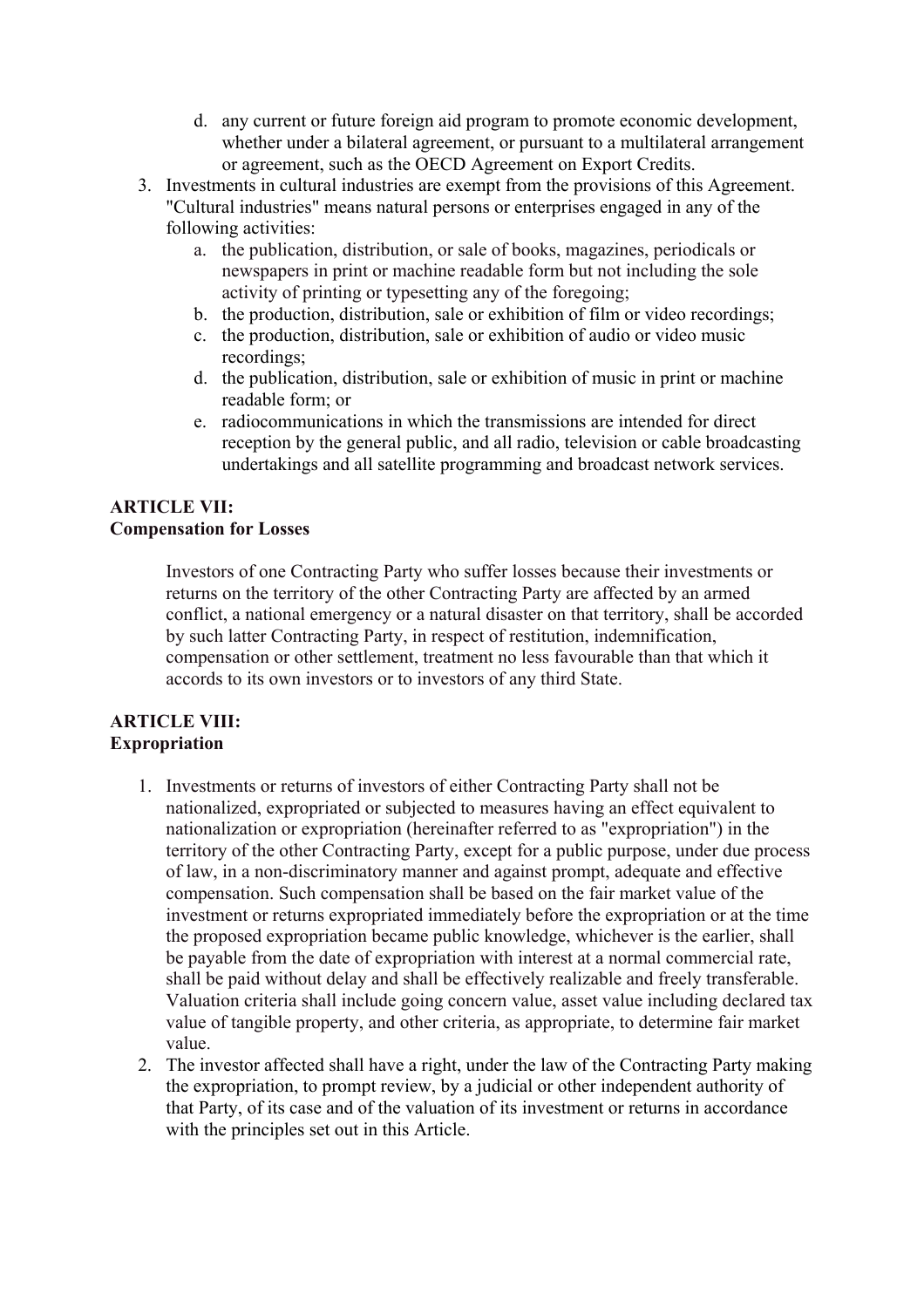# **ARTICLE IX: Transfer of Funds**

- 1. Each Contracting Party shall guarantee to an investor of the other Contracting Party the unrestricted transfer of investments and returns. Without limiting the generality of the foregoing, each Contracting Party shall also guarantee to the investor the unrestricted transfer of:
	- a. funds in repayment of loans related to an investment;
	- b. the proceeds of the total or partial liquidation of any investment;
	- c. wages and other remuneration accruing to a citizen of the other Contracting Party who was permitted to work in connection with an investment in the territory of the other Contracting Party;
	- d. any compensation owed to an investor by virtue of Articles VII or VIII of the Agreement.
- 2. Transfers shall be effected without delay in the convertible currency in which the capital was originally invested or in any other convertible currency agreed by the investor and the Contracting Party concerned. Unless otherwise agreed by the investor, transfers shall be made at the rate of exchange applicable on the date of transfer.
- 3. Notwithstanding paragraphs 1 and 2, a Contracting Party may prevent a transfer through the equitable, non-discriminatory and good faith application of its laws relating to:
	- a. bankruptcy, insolvency or the protection of the rights of creditors;
	- b. issuing, trading or dealing in securities;
	- c. criminal or penal offenses;
	- d. reports of transfers of currency or other monetary instruments; or
	- e. ensuring the satisfaction of judgments in adjudicatory proceedings.
- 4. Neither Contracting Party may require its investors to transfer, or penalize its investors that fail to transfer, the returns attributable to investments in the territory of the other Contracting Party.
- 5. Paragraph 4 shall not be construed to prevent a Contracting Party from imposing any measure through the equitable, non-discriminatory and good faith application of its laws relating to the matters set out in subparagraphs (a) through (e) of paragraph 3.

### **ARTICLE X: Subrogation**

- 1. If a Contracting Party or any agency thereof makes a payment to any of its investors under a guarantee or a contract of insurance it has entered into in respect of an investment, the other Contracting Party shall recognize the validity of the subrogation in favour of such Contracting Party or agency thereof to any right or title held by the investor.
- 2. A Contracting Party or any agency thereof which is subrogated to the rights of an investor in accordance with paragraph (1) of this Article, shall be entitled in all circumstances to the same rights as those of the investor in respect of the investment concerned and its related returns. Such rights may be exercised by the Contracting Party or any agency thereof or by the investor if the Contracting Party or any agency thereof so authorizes.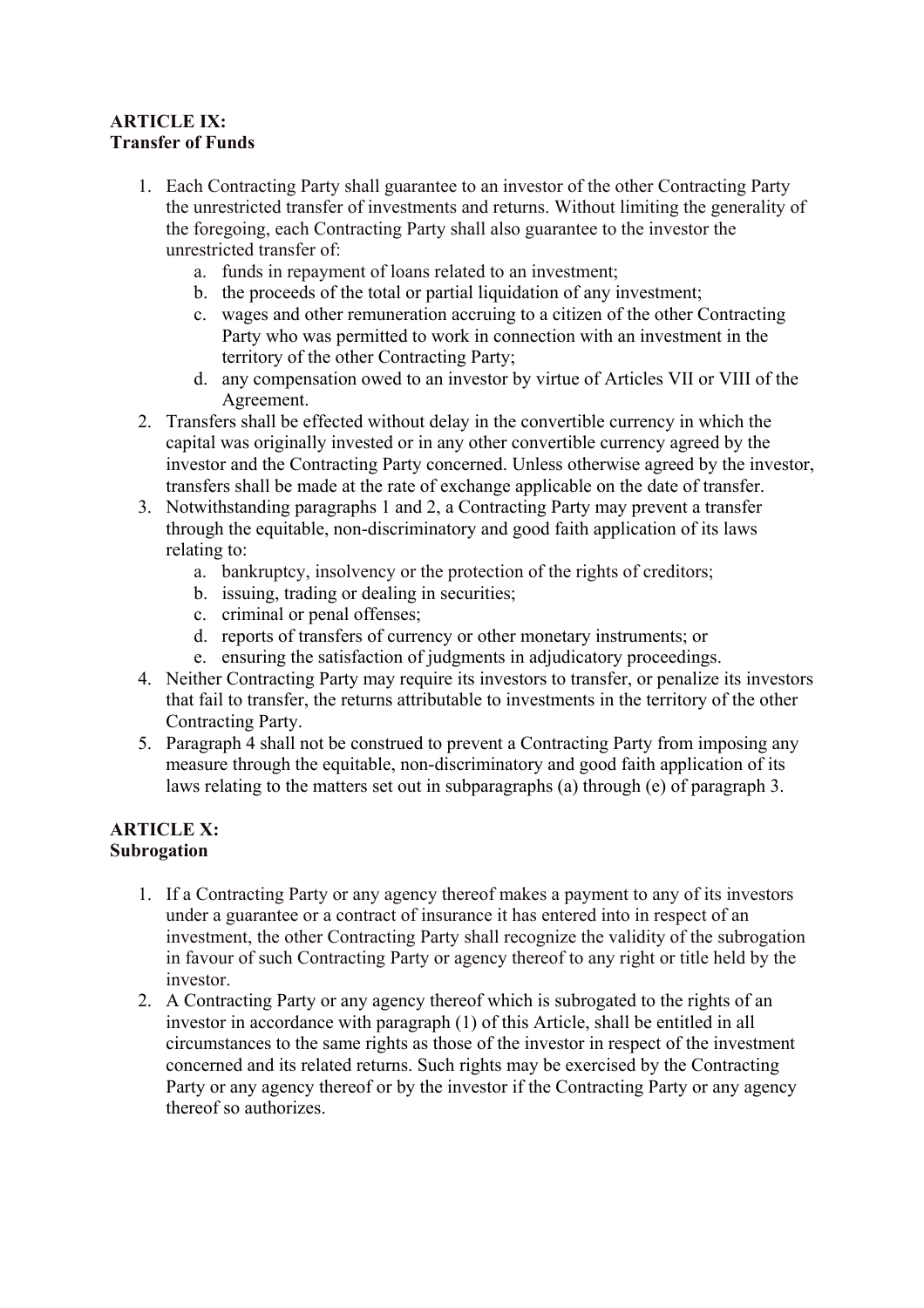## **ARTICLE XI: Investment in Financial Services**

- 1. Nothing in this Agreement shall be construed to prevent a Contracting Party from adopting or maintaining reasonable measures for prudential reasons, such as:
	- a. the protection of investors, depositors, financial market participants, policyholders, policy-claimants, or persons to whom a fiduciary duty is owed by a financial institution;
	- b. the maintenance of the safety, soundness, integrity or financial responsibility of financial institutions; and
	- c. ensuring the integrity and stability of a Contracting Party's financial system.
- 2. Notwithstanding paragraphs (1), (2) and (4) of Article IX, and without limiting the applicability of paragraph (3) of Article IX, a Contracting Party may prevent or limit transfers by a financial institution to, or for the benefit of, an affiliate of or person related to such institution or provider, through the equitable, non-discriminatory and good faith application of measures relating to maintenance of the safety, soundness, integrity or financial responsibility of financial institutions.
- 3.
- a. Where an investor submits a claim to arbitration under Article XIII, and the disputing Contracting Party invokes paragraphs (1) or (2) above, the tribunal established pursuant to Article XIII shall, at the request of that Contracting Party, seek a report in writing from the Contracting Parties on the issue of whether and to what extent the said paragraphs are a valid defence to the claim of the investor. The tribunal may not proceed pending receipt of a report under this Article.
- b. Pursuant to a 1equest received in accordance with subparagraph 3(a), the Contracting Parties shall proceed in accordance with Article XV, to prepare a written report, either on the basis of agreement following consultations, or by means of an arbitral panel. The consultations shall be between the financial services authorities of the Contracting Parties. The report shall be transmitted to the tribunal, and shall be binding on the tribunal.
- c. Where, within 70 days of the referral by the tribunal, no request for the establishment of a panel pursuant to subparagraph 3(b) has been made and no report has been received by the tribunal, the tribunal may proceed to decide the matter.
- 4. Panels for disputes on prudential issues and other financial matters shall have the necessary expertise relevant to the specific financial service in dispute.
- 5. Sub-paragraph 3(b) of Article II does not apply in respect of financial services.

### **ARTICLE XII: Taxation Measures**

- 1. Except as set out in this Article, nothing in this Agreement shall apply to taxation measures.
- 2. Nothing in this Agreement shall affect the rights and obligations of the Contracting Parties under any tax convention. In the event of any inconsistency between the provisions of this Agreement and any such convention, the provisions of that convention apply to the extent of the inconsistency.
- 3. Subject to paragraph (2), a claim by an investor that a tax measure of a Contracting Party is in breach of an agreement between the central government authorities of a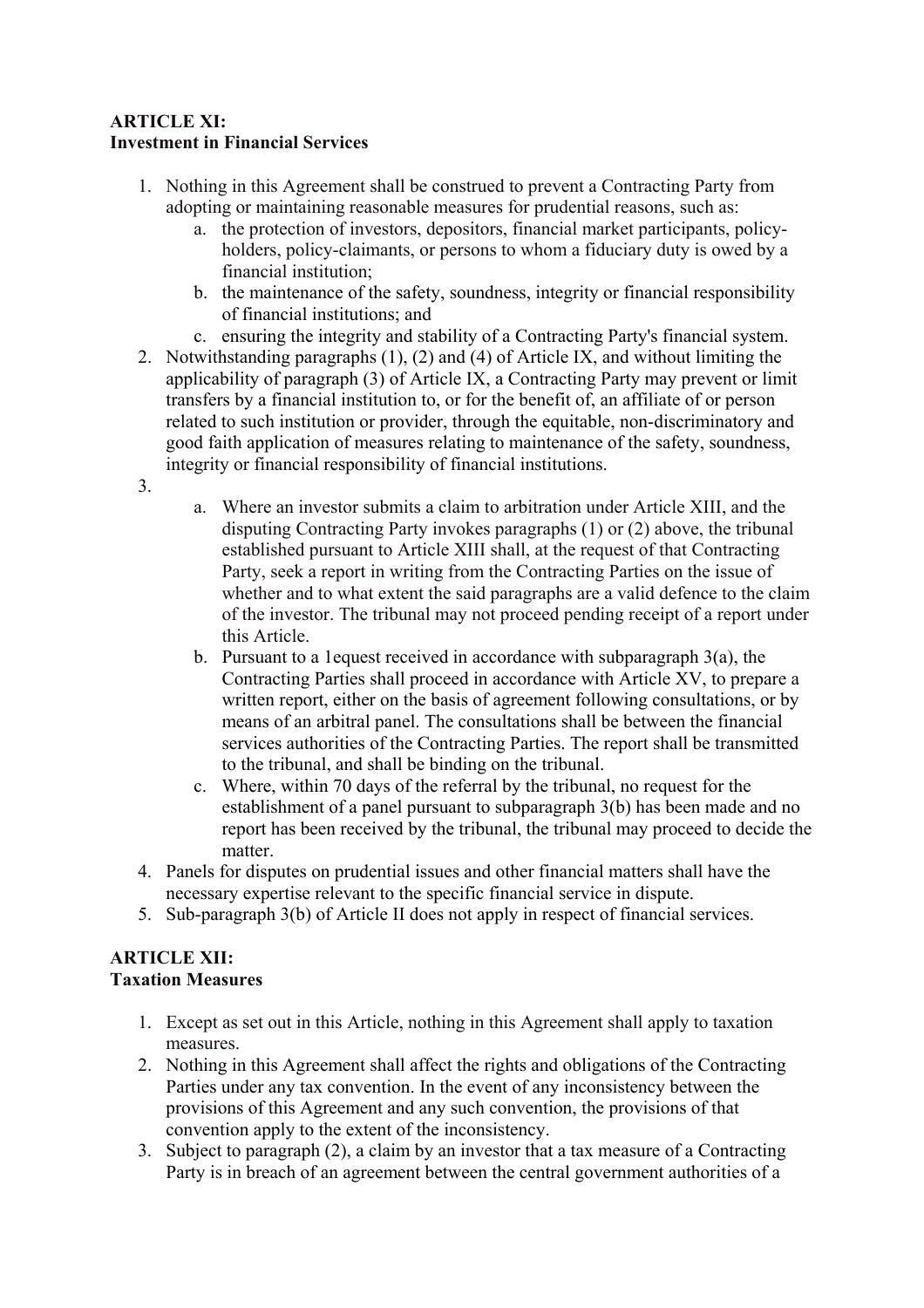Contracting Party and the investor concerning an investment shall be considered a claim for breach of this Agreement unless the taxation authorities of the Contracting Parties, no later than six months after being notified of the claim by the investor, jointly determine that the measure does not contravene such agreement.

- 4. Article VIII may be applied to a taxation measure unless the taxation authorities of the Contracting Parties, no later than six months after being notified by an investor that he disputes a taxation measure, jointly determine that the measure is not an expropriation.
- 5. If the taxation authorities of the Contracting Parties fail to reach the joint determinations specified in paragraphs (3) and (4) within six months after being notified, the investor may submit its claim for resolution under Article XIII.

# **ARTICLE XIII:**

# **Settlement of Disputes between an Investor and the Host Contracting Party**

- 1. Any dispute between one Contracting Party and an investor of the other Contracting Party, relating to a claim by the investor that a measure taken or not taken by the former Contracting Party is in breach of this Agreement, and that the investor has incurred loss or damage by reason of, or arising out of, that breach, shall, to the extent possible, be settled amicably between them.
- 2. If a dispute has not been settled amicably within a period of six months from the date on which it was initiated, it may be submitted by the investor to arbitration in accordance with paragraph (4). For the purposes of this paragraph, a dispute is considered to be initiated when the investor of one Contracting Party has delivered notice in writing to the other Contracting Party alleging that a measure taken or not taken by the latter Contracting Party is in breach of this Agreement, and that the investor has incurred loss or damage by reason of, or arising out of, that breach.
- 3. An investor may submit a dispute as referred to in paragraph (1) to arbitration in accordance with paragraph (4) only if:
	- a. the investor has consented in writing thereto;
	- b. the investor has waived its right to initiate or continue any other proceedings in relation to the measure that is alleged to be in breach of this Agreement before the courts or tribunals of the Contracting Party concerned or in a dispute settlement procedure of any kind;
	- c. if the matter involves taxation, the conditions specified in paragraph 5 of Article XII have been fulfilled; and
	- d. not more than three years have elapsed from the date on which the investor first acquired, or should have first acquired, knowledge of the alleged breach and knowledge that the investor has incurred loss or damage.
- 4. The dispute may, at the election of the investor concerned, be submitted to arbitration under:
	- a. The International Centre for the Settlement of Investment Disputes (ICSID), established pursuant to the Convention on the Settlement of Investment Disputes between States and Nationals of other States, opened for signature at Washington 18 March, 1965 (ICSID Convention), provided that both the disputing Contracting Party and the Contracting Party of the investor are parties to the ICSID Convention; or
	- b. the Additional Facility Rules of ICSID, provided that either the disputing Contracting Party or the Contracting Party of the investor, but not both, is a party to the ICSID Convention; or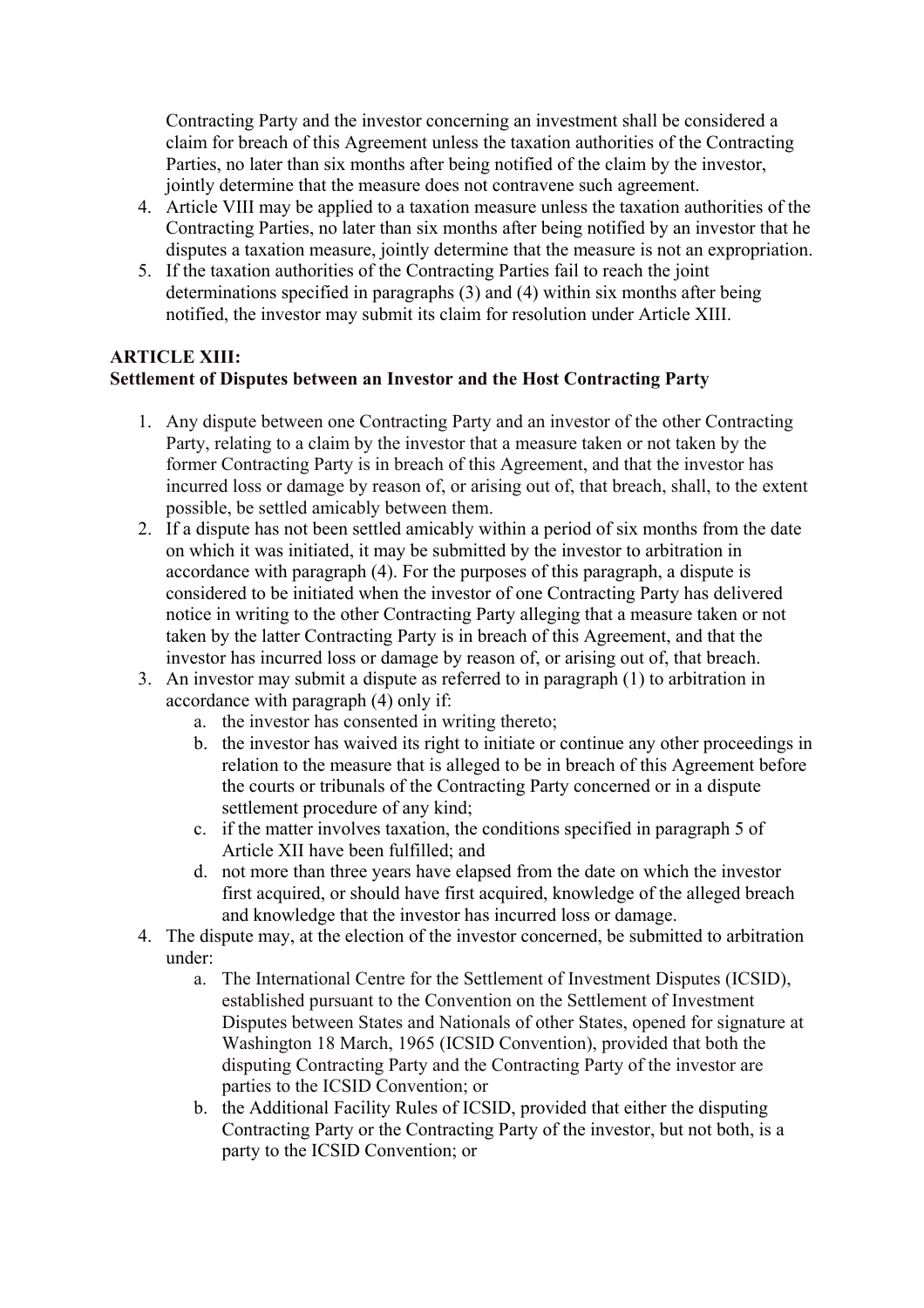- c. an international arbitrator or ad hoc arbitration tribunal established under the Arbitration Rules of the United Nations Commission on International Trade Law (UNCITRAL).
- 5. Each Contracting Party hereby gives its unconditional consent to the submission of a dispute to international arbitration in accordance with the provisions of this Article.
- 6.
- a. The consent given under paragraph (5), together with either the consent given under paragraph (3), or the consents given under paragraph (12), shall satisfy the requirements for:
	- i. written consent of the parties to a dispute for purposes of Chapter 11 (Jurisdiction of the Centre) of the ICSID Convention and for purposes of the Additional Facility Rules; and
	- ii. an "agreement in writing" for purposes of Article II of the United Nations Convention for the Recognition and Enforcement of Foreign Arbitral Awards, done at New York, June 10, 1958 ("New York Convention").
- b. Any arbitration under this Article shall be held in a State that is a party to the New York Convention, and claims submitted to arbitration shall be considered to arise out of a commercial relationship or transaction for the purposes of Article 1 of that Convention.
- 7. A tribunal established under this Article shall decide the issues in dispute in accordance with this Agreement and applicable rules of international law.
- 8. A tribunal may order an interim measure of protection to preserve the rights of a disputing party, or to ensure that the tribunal's jurisdiction is made fully effective, including an order to preserve evidence in the possession or control of a disputing party or to protect the tribunal's jurisdiction. A tribunal may not order attachment or enjoin the application of the measure alleged to constitute a breach of this Agreement. For purposes of this paragraph, an order includes a recommendation.
- 9. A tribunal may award, separately or in combination, only:
	- a. monetary damages and any applicable interest;
	- b. restitution of property, in which case the award shall provide that the disputing Contracting Party may pay monetary damages and any applicable interest in lieu of restitution.

A tribunal may also award costs in accordance with the applicable arbitration rules.

- 10. An award of arbitration shall be final and binding and shall be enforceable in the territory of each of the Contracting Parties.
- 11. Any proceedings under this Article are without prejudice to the rights of the Contracting Parties under Articles XIV and XV.
- 12.
- a. A claim that a Contracting Party is in breach of this Agreement, and that an enterprise that is a juridical person incorporated or duly constituted in accordance with applicable laws of that Contracting Party has incurred loss or damage by reason of, or arising out of, that breach, may be brought by an investor of the other Contracting Party acting on behalf of an enterprise which the investor owns or controls directly or indirectly. In such a case
	- i. any award shall be made to the affected enterprise;
	- ii. the consent to arbitration of both the investor and the enterprise shall be required;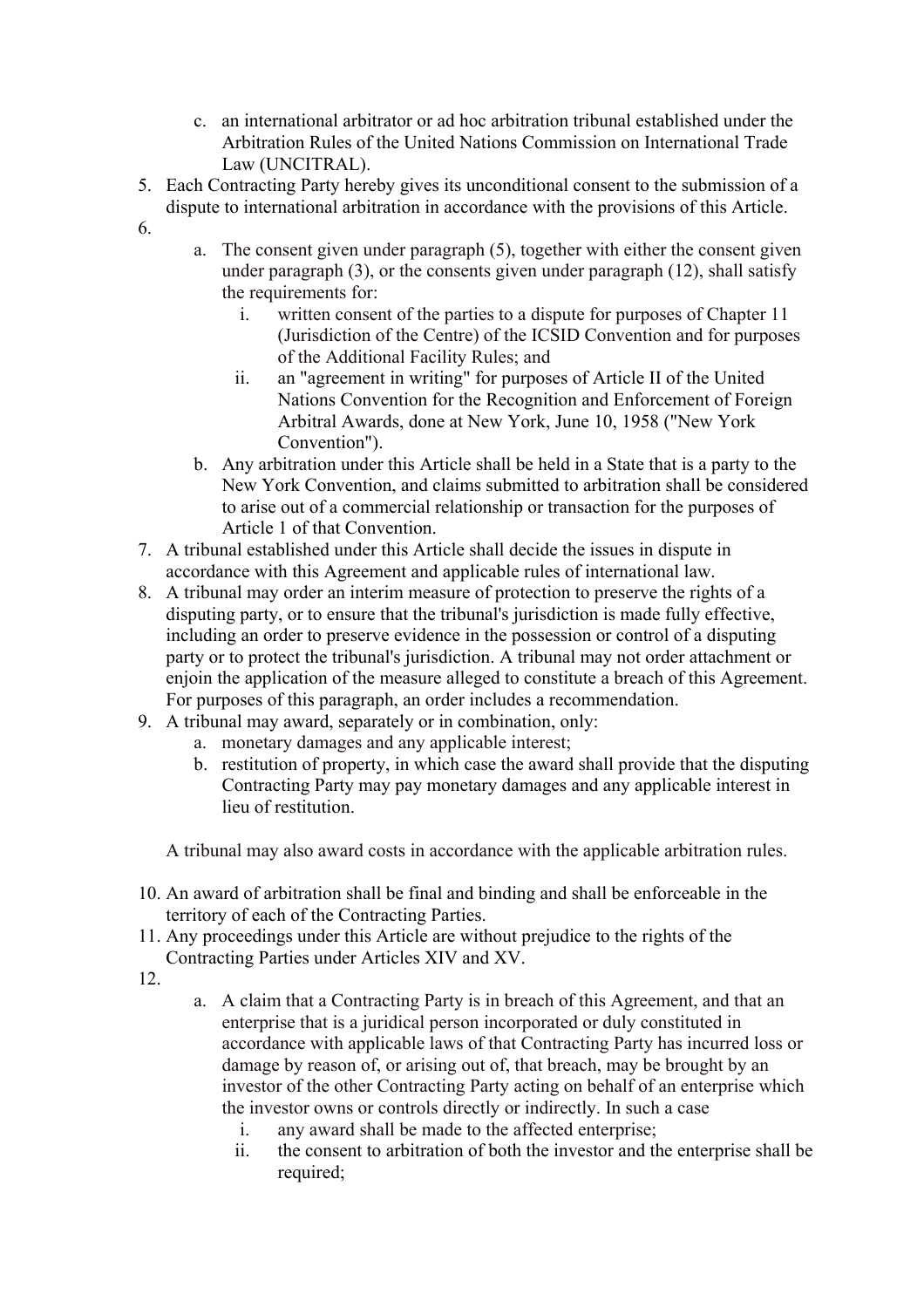- iii. both the investor and enterprise must waive any right to initiate or continue any other proceedings in relation to the measure that is alleged to be in breach of this Agreement before the courts or tribunals of the Contracting Party concerned or in a dispute settlement procedure of any kind; and
- iv. the investor may not make a claim if more than three years have elapsed from the date on which the enterprise first acquired, or should have first acquired, knowledge of the alleged breach and knowledge that it has incurred loss or damage.
- b. Notwithstanding subparagraph 12(a), where a disputing Contracting Party has deprived a disputing investor of control of an enterprise, the following shall not be required:
	- i. a consent to arbitration by the enterprise under  $12(a)$  (ii); and
	- ii. a waiver from the enterprise under  $12(a)(iii)$ .

# **ARTICLE XIV: Consultations and Exchange of Information**

Either Contracting Party may request consultations on the interpretation or application of this Agreement. The other Contracting Party shall give sympathetic consideration to the request. Upon request by either Contracting Party, information shall be exchanged on the measures of the other Contracting Party that may have an impact on new investments, investments or returns covered by this Agreement.

# **ARTICLE XV: Disputes between the Contracting Parties**

- 1. Any dispute between the Contracting Parties concerning the interpretation or application of this Agreement shall, whenever possible, be settled amicably through consultations.
- 2. If a dispute cannot be settled through consultations, it shall, at the request of either Contracting Party, be submitted to an arbitral panel for decision.
- 3. An arbitral panel shall be constituted for each dispute. Within two months after receipt through diplomatic channels of the request for arbitration, each Contracting Party shall appoint one member to the arbitral panel. The two members shall then select a national of a third State who, upon approval by the two Contracting Parties, shall be appointed Chairman of the arbitral panel. The Chairman shall be appointed within two months from the date of appointment of the other two members of the arbitral panel.
- 4. If within the periods specified in paragraph (3) of this Article the necessary appointments have not been made, either Contracting Party may, in the absence of any other agreement, invite the President of the International Court of Justice to make the necessary appointments. If the President is a national of either Contracting Party or is otherwise prevented from discharging the said function, the Vice-President shall be invited to make the necessary appointments. If the Vice-President is a national of either Contracting Party or is prevented from discharging the said function, the Member of the International Court of Justice next in seniority, who is not a national of either Contracting Party, shall be invited to make the necessary appointments.
- 5. The arbitral panel shall determine its own procedure. The arbitral panel shall reach its decision by a majority of votes. Such decision shall be binding on both Contracting Parties. Unless otherwise agreed, the decision of the arbitral panel shall be rendered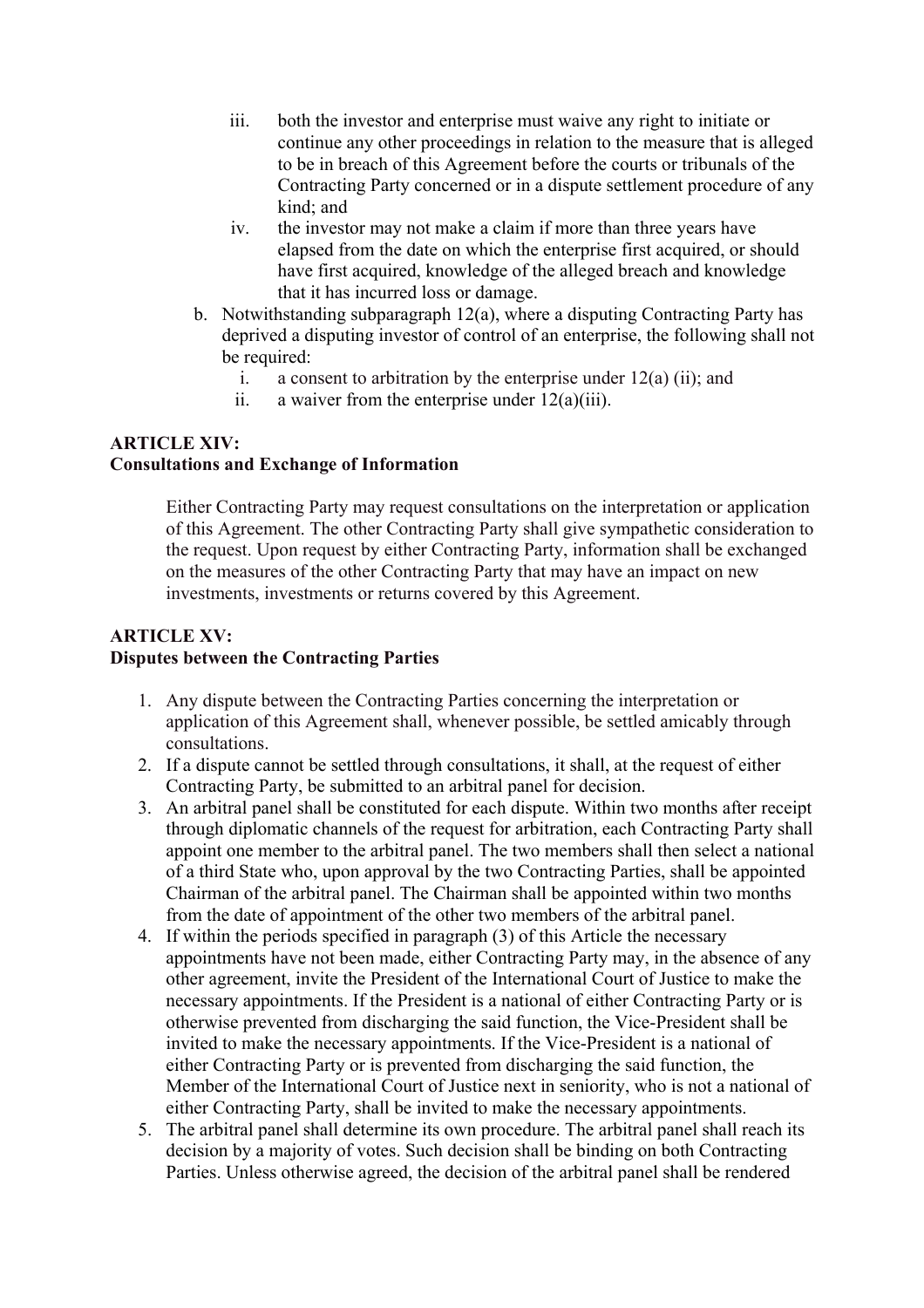within six months of the appointment of the Chairman in accordance with paragraph (3) or (4) of this Article.

- 6. Each Contracting Party shall bear the costs of its own member of the panel and of its representation in the arbitral proceedings; the costs related to the Chairman and any remaining costs shall be borne equally by the Contracting Parties. The arbitral panel may, however, in its decision direct that a higher proportion of costs shall be borne by one of the two Contracting Parties, and this award shall be binding on both Contracting Parties.
- 7. The Contracting Parties shall, within 60 days of the decision of a panel, reach agreement on the manner in which to resolve their dispute. Such agreement shall normally implement the decision of the panel. If the Contracting Parties fail to reach agreement, the Contracting Party in whose favour the decision was made shall be entitled to compensation or to suspend benefits of equivalent value to those awarded by the panel.

#### **ARTICLE XVI: Transparency**

- 1. The Contracting Parties shall, within a two year period after the entry into force of this Agreement, exchange letters listing, to the extent possible, any existing measures that do not conform to the obligations in subparagraph (3)(a) of Article II, Article IV or paragraphs (1) and (2) of Article V.
- 2. Each Contracting Party shall, to the extent practicable, ensure that its laws, regulations, procedures, and administrative rulings of general application respecting any matter covered by this Agreement are promptly published or otherwise made available in such a manner as to enable interested persons and the other Contracting Party to become acquainted with them.

# **ARTICLE XVII: Application and General Exceptions**

- 1. This Agreement shall apply to any investment made by an investor of one Contracting Party in the territory of the other Contracting Party before or after the entry into force of this Agreement.
- 2. Nothing in this Agreement shall be construed to prevent a Contracting Party from adopting, maintaining or enforcing any measure otherwise consistent with this Agreement that it considers appropriate to ensure that investment activity in its territory is undertaken in a manner sensitive to environmental concerns.
- 3. Provided that such measures are not applied in an arbitrary or unjustifiable manner, or do not constitute a disguised restriction on International trade or investment, nothing in this Agreement shall be construed to prevent a Contracting Party from adopting or maintaining measures, including environmental measures:
	- a. necessary to ensure compliance with laws and regulations that are not inconsistent with the provisions of this Agreement;
	- b. necessary to protect human, animal or plant life or health; or
	- c. relating to the conservation of living or non-living exhaustible natural resources.